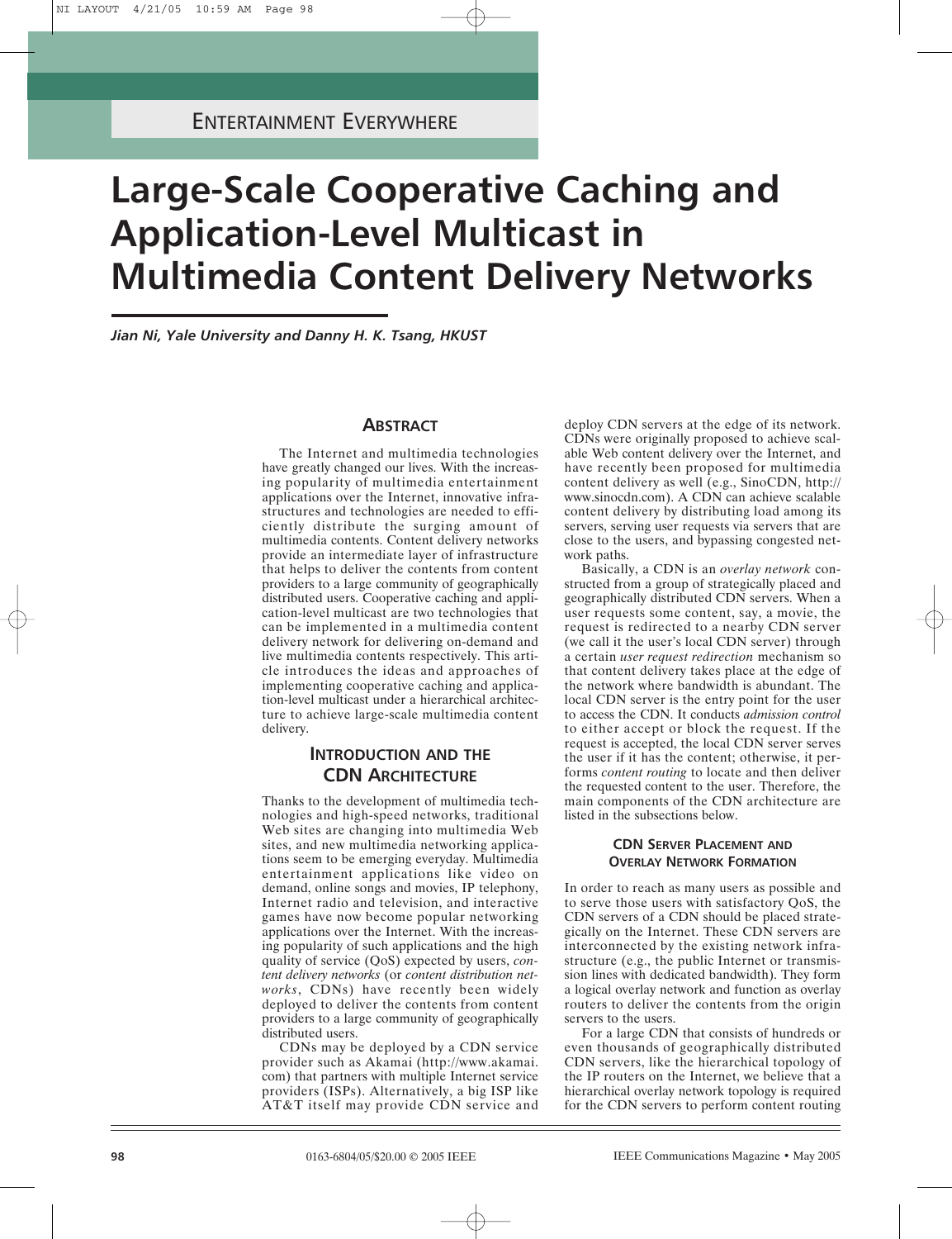and content delivery efficiently. In order to form a hierarchical overlay network, the CDN servers are first grouped into clusters, either by manual configuration, or through some self-organizing scheme such as the binning scheme proposed in [1]. Then the CDN servers of the same cluster form a sub-overlay network. Each cluster selects one or more CDN server as the representative of this cluster. Representatives of different clusters form a higher-level overlay network. Thus a hierarchical topology is constructed.

### **USER REQUEST REDIRECTION**

There are several ways to redirect the request from a user to its local CDN server. User request redirection can be *nontransparent* (to the user) like explicit user configuration. More preferred it can be *transparent* that relies on some network devices such as layer 4 (L4)/L7 switches, routers, DNS servers, or via URL rewriting by the origin server. DNS-based user request redirection schemes have become popular because of their simplicity and generality [2].

### **ADMISSION CONTROL**

As the entry point, the local CDN server conducts admission control to either accept or block a user's request. The simplest admission control policy, known as complete sharing (CS), is to accept a user's request whenever there are sufficient resources, and to block it otherwise. The CS policy is easy to implement, and performs well if the user traffic demand is light. However, in today's CDNs traffic demands are unpredictable and most often the CDN operates close to its full-capacity regime. The CS policy may lead to poor resource utilization. In addition, *service differentiation* is now becoming a more and more desirable feature in many CDNs. For example, some users may want to pay more to get better QoS. If each accepted user contributes a class-based revenue, the CS policy may lead to a poor revenue rate for the CDN. Therefore, it is desirable to implement admission control policies that may block a user's request even if there are sufficient resources in order to optimize certain performance metrics (blocking probabilities, throughput, revenue rate, etc.) of the CDN [3].

#### **CONTENT ROUTING AND DELIVERY**

If the local CDN server accepts a user's request but does not have the requested content, it will perform content routing to locate and then deliver the content to the user. We classify multimedia contents into two types: *on-demand* multimedia contents, including stored audio and video, and *live* multimedia contents, including Internet radio and television.

On-demand multimedia contents are normally requested by the users asynchronously. After locating a content, the local CDN server should preferably cache the content in order to serve future user requests. It is not feasible for a single CDN server to cache all the contents existing in the Internet because of its limited disk space; therefore, the *cooperative caching scheme* among the CDN servers and content routing are closely related.

Live multimedia contents cannot be cached in advance. But since live contents are synchronous,

a CDN server can aggregate the user requests for the same live content that are redirected to it, and become a multicast group member for that content. The multicast group members for the same content form an overlay multicast tree (or mesh) that delivers the content from the origin server to all multicast group members. If a CDN server that has not yet been a multicast group member for certain content receives a user's request for that content, it performs multicast content routing to add itself to the multicast tree. This is known as *application-level multicast* (ALM) or *overlay multicast*.

Cooperative caching and ALM are two important technologies to efficiently distribute the ever increasing multimedia contents. In the first part of this article we discuss how to implement large-scale cooperative caching in a CDN for delivering on-demand multimedia contents. In particular, we propose a hierarchical architecture in which the CDN servers cooperate through intracluster and intercluster cooperative caching schemes. We also compare the performance of different intracluster cooperative caching schemes. In the second part of this article we discuss how to implement large-scale ALM in a CDN for delivering live multimedia contents. We introduce different approaches to constructing overlay multicast trees by employing different routing metrics and routing strategies. We also demonstrate that a hierarchical ALM approach scales much better than a flat approach to achieve large-scale live streaming.

# **LARGE-SCALE COOPERATIVE CACHING FOR DELIVERING ON-DEMAND MULTIMEDIA CONTENT**

Suppose a two-level hierarchical overlay network is formed as shown in Fig. 1, either by manual configuration or through self-organization. The CDN servers in the same cluster are close to each other and we assume that they are logically fully connected. Clusters are interconnected by the representative CDN servers of different clusters. The steps the CDN takes to serve a user's request are:

- 1 Try to satisfy the user's request using the local CDN server.
- 2 If step 1 fails, try to satisfy the user's request using a CDN server inside the cluster including the local CDN server.
- 3 If step 2 fails, try to satisfy the user's request using a CDN server inside a nearby cluster.
- 4 If step 3 fails, try to satisfy the user's request using the origin server.

If the local CDN server has the requested content and serves the user, we call it a *local hit*. If not, the local CDN server performs intracluster content routing. If the request is satisfied by a CDN server inside this cluster (including the local CDN server), we call it a *cluster hit*. If not, intercluster content routing is performed. If the request is satisfied by any CDN server of this CDN, we call it a *global hit*. In order to avoid retrieving the content from a remote CDN server and causing a long delay, steps 3 and 4 can be performed simultaneously so that the origin

*For a lage CDN that consists of hundreds or even thousands of geographically distributed CDN servers, like the hierarchical topology of the IP routers on the Internet, we believe that a hierarchical overlay network topology is required for the CDN servers to perform content routing and content delivery efficiently.*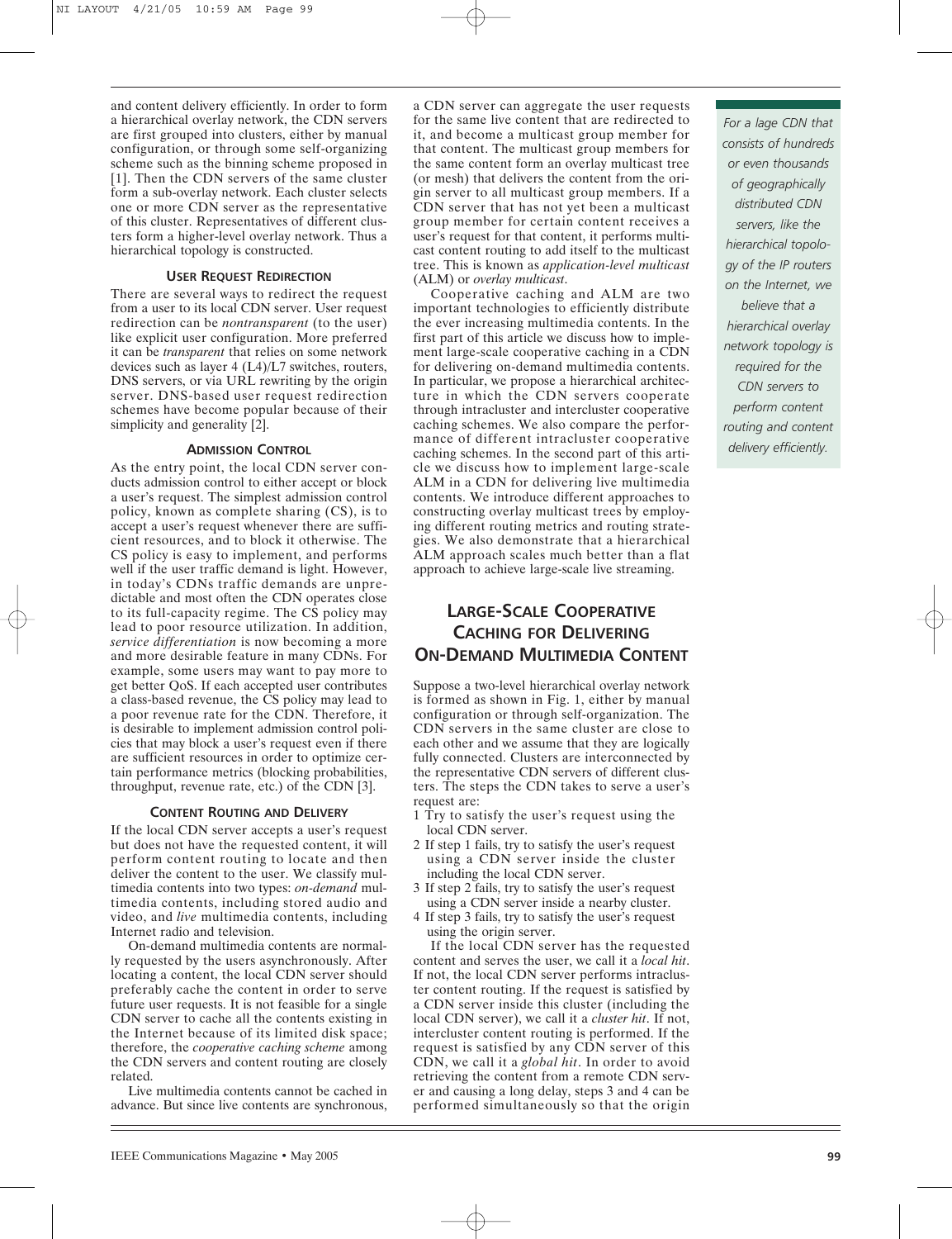

■ **Figure 1.** *A two-level hierarchical overlay network formed by the CDN servers of a CDN.*

server is contacted earlier.

The local hit rate *Hlocal* of a CDN is defined as the ratio between total local hits and total user requests arriving at the CDN. Similarly, the cluster hit rate *Hcluster* and the global hit rate *Hglobal* of a CDN are defined accordingly. These are important metrics to evaluate the performance of a CDN. The main objectives of a CDN are to save network resources, reduce the origin server's load, and provide better QoS to users.

A qualitative analysis [4] reveals that higher *Hlocal* and *Hcluster* indicate that more network bandwidth is saved. In addition, with higher *Hlocal*, *Hcluster*, and *Hglobal*, the origin server has less load. Because of the current best effort Internet service model, it is difficult to guarantee the QoS to users quantitatively if the content is delivered via the default Internet path. For multimedia content delivery that consumes a large amount of bandwidth, a CDN server close to a user (so that content delivery takes place at the edge of the network where bandwidth is abundant) provides better QoS to the user than a remote server. Higher *Hlocal* and *Hcluster* imply that more user requests are satisfied by nearby CDN servers, and thus better QoS is perceived by users.

There are two approaches used to distribute on-demand multimedia contents to CDN servers. One is the *proactive* approach as in replicated server systems. Contents are replicated in the CDN servers in advance. Here content routing is easy because content locations are known beforehand. The other is the *reactive* approach as in cooperative caching systems. Contents are cached in different CDN servers based on the requests of users. Here content routing is closely related to the cooperative caching scheme among the CDN servers. The caching approach is more adaptive and often has higher hit rates, at the cost of employing more complicated content routing. Sometimes both approaches need to be combined in order to achieve high performance.

## **INTRACLUSTER COOPERATIVE CACHING AND CONTENT ROUTING**

The most straightforward scheme is the *query*based scheme [5], in which a CDN server broadcasts a query for the requested content to other CDN servers inside the same cluster if it does not have the content. The implementation overhead of this scheme includes significant query traffic, and sometimes long delay because a CDN server needs to wait for the last "miss" reply before concluding that none of the cooperating CDN servers has the content.

In order to avoid flooding queries, the *digest*based scheme was proposed [6]. Each CDN server maintains a content digest that includes the content information of other CDN servers inside the same cluster. Once a CDN server has cached/ deleted some contents, it notifies other CDN servers to update their content digests. Hence, a CDN server knows where to locate the content by checking its content digest. The major overhead is update traffic because update messages need to be exchanged frequently to ensure that all cooperating CDN servers have the correct information about each other.

A centralized version of the digest-based scheme is the *directory*-based scheme [7], in which a directory server maintains the content information of the CDN servers inside the cluster. A CDN server only needs to notify the directory server when local updates occur, and queries the directory server when there is a local miss. Compared to the digest-based scheme the update traffic is greatly reduced, but the directory server is a single point of failure because it needs to handle the update and query messages from all the cooperating CDN servers.

A more efficient scheme is the *hashing*-based scheme [8, 9]. The CDN servers inside a cluster maintain the same hashing function. Each content is assigned to a designated CDN server based on the content's URL (or other unique identification), unique IDs (e.g., IP addresses) of the CDN servers, and the hashing function. All requests for the same content are redirected to the designated CDN server for that content. Compared to other schemes, the hashing-based scheme has the smallest implementation overhead. In addition, under pure hashing (in which each content is cached only in its designated CDN server) the contents are distributed among the CDN servers without any duplication, so it has the highest content sharing efficiency. However, pure hashing does not distinguish a local CDN server from other CDN servers. Local requests are often redirected to and served by other designated CDN servers, so the local hit rate of the CDN is quite low. For multimedia content delivery that consumes a large amount of bandwidth, a high local hit rate is crucial to save network bandwidth and provide satisfactory QoS to users.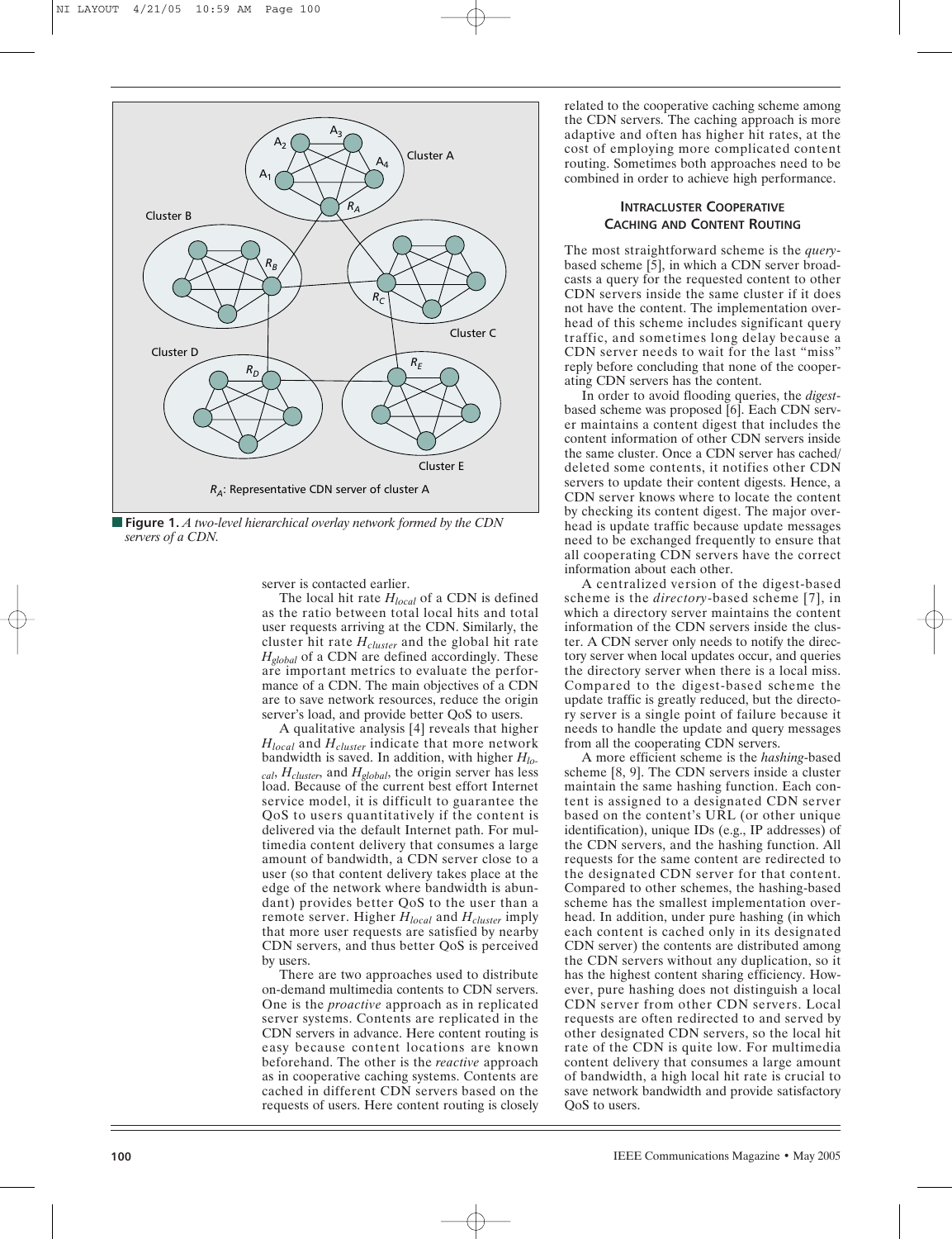We were therefore motivated to propose the *semi-hashing-based* scheme [4]. Under the semihashing-based scheme, a local CDN server allocates a certain portion, *Plocal*, of its disk space to cache the most popular contents for its local users, and the remaining portion to cooperate with other CDN servers via a hashing function. Like pure hashing, semi-hashing has small implementation overhead and high content sharing efficiency. In addition, it significantly increases the local hit rate of the CDN.

We built a discrete-event simulation model that consists of six CDN servers in a cluster to evaluate the performance of different intracluster cooperative caching schemes [4]. Without considering the implementation overhead, the performance of the query, digest, and directorybased schemes are the same, because by either querying peer CDN servers, checking the content digest, or querying the directory server, a local CDN server knows where to locate the content.

The local hit rate *Hlocal* and cluster hit rate *Hcluster* under different schemes are shown in Fig. 2. As expected, the pure hashing scheme has the highest content sharing efficiency and thus the highest *Hcluster*, but the lowest *Hlocal*. Under the query, digest, and directory-based schemes duplicate contents are cached in different CDN servers, so their *Hcluster* is low. *Hcluster* of the semi-hashing scheme (with  $P_{local} = 0.2$ ) is slightly less than that of the pure hashing scheme, but its *Hlocal* improves a lot as a result of caching popular contents for local users in the local CDN server. We also found that under hashingbased schemes the load was more evenly distributed among the CDN servers, and the blocking probability experienced by users was lower than with the other schemes.

We conducted more experiments to study the effect of the adjustable parameter *Plocal* (the portion of a CDN server's disk space allocated for local popular contents) on the performance of the semi-hashing scheme under different user request patterns. The results are shown in Fig. 3. When  $P_{local} = 0$ , it is in fact the pure hashing scheme. More disk space for hashing cooperation (i.e., smaller *Plocal*) results in higher content sharing efficiency and hence higher *Hcluster*. More disk space for local popular contents (i.e., larger *Plocal*) results in higher *Hlocal*. When *Plocal* = 1, a CDN server reserves all its disk space for local users and there is no cooperation among the CDN servers, so  $H_{local} = H_{cluster}$ . By adjusting *Plocal*, we can make a trade-off between full hashing cooperation (high  $H_{cluster}$ ) and standalone proxies (high *Hlocal*).

An important observation from Fig. 3 is that *Hcluster* decreases almost linearly with *Plocal*, but a small *Plocal* like 10 or 20 percent allocated for local popular contents results in a significant increase of *Hlocal*. This is due to the Zipfian popularity assumption we made about the contents: a small number of the most popular contents account for a large portion of user requests. While the Zipfian popularity assumption may not be true for multimedia contents, recent research [10] shows that the requests for videos on the Web are even more biased toward popular titles than a Zipfian distribution: the top 10



■ **Figure 2.** *Comparison of different intracluster cooperative caching schemes.* 

percent ranked titles account for 50 percent of all the requests. This implies that the semi-hashing scheme will perform even better in real situations: a CDN server only needs to allocate a small portion of its disk space for local popular contents to ensure both satisfactorily high *Hlocal* and *Hcluster*.

### **INTERCLUSTER COOPERATIVE CACHING AND CONTENT ROUTING**

If intracluster content routing fails, intercluster content routing is performed based on the intercluster cooperative caching scheme. For intercluster cooperative caching a hashing-based scheme is not appropriate because representative CDN servers of different clusters are normally geographically distributed. The digest-based scheme is also not suitable because it is very difficult for a representative CDN serv-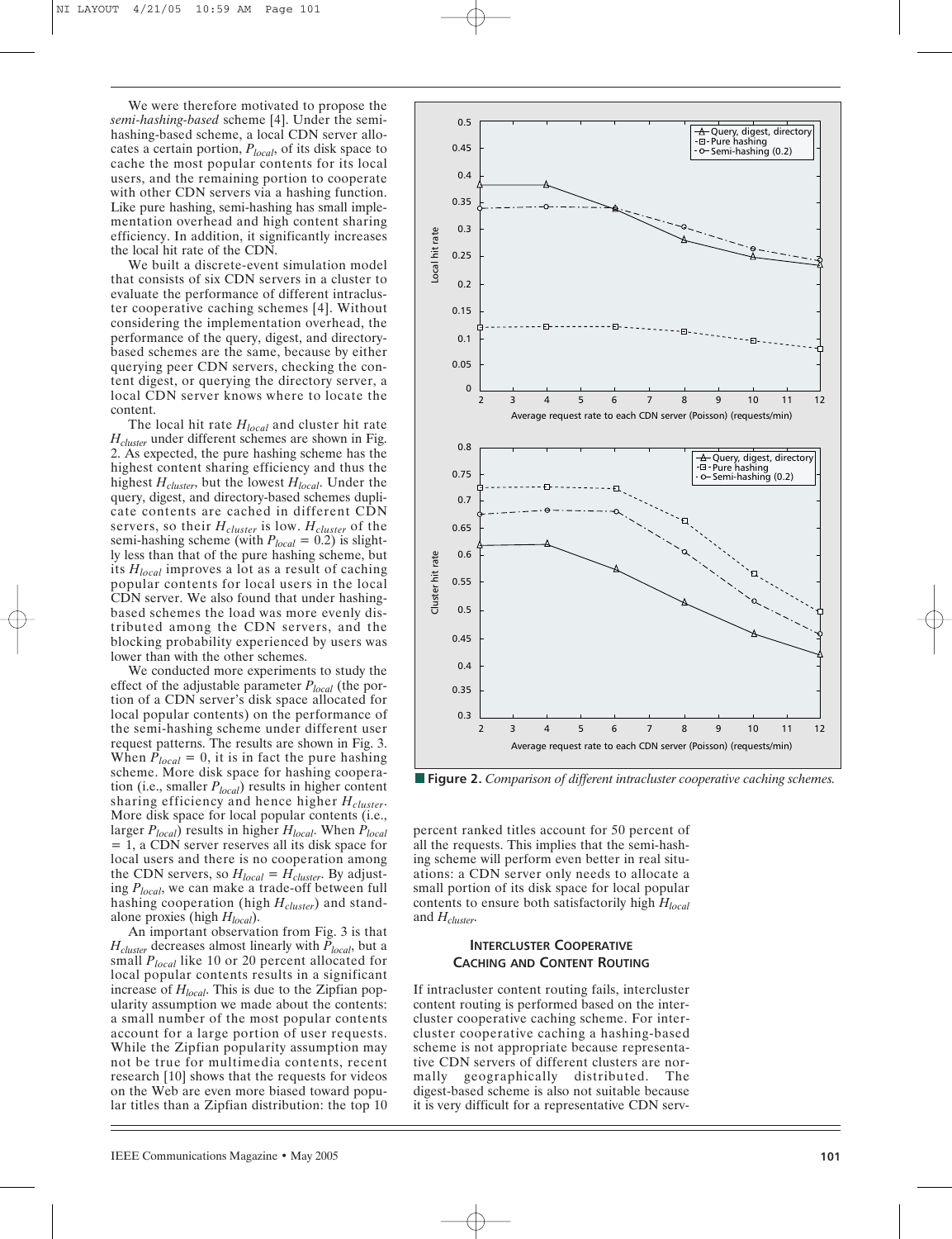*Multicast over the Internet was originally proposed at the network layer, referred to as IP multicast. However, after a decade of research, there are still many hurdles in the deployment of IP multicast, such as the lack of higher layer functionalities and scalable interdomain multicast routing protocols.*

er to maintain a huge and correct content digest including the content information of CDN servers of other clusters.

We introduce a query-based scheme for intercluster cooperative caching using Fig. 1. The representative CDN server of cluster A, *RA*, queries its neighbors  $R_B$  and  $R_C$  for the missing content.  $R_B$  replies with a hit message if it has the content; if not, it forwards the query message to its own neighbors  $R_C$  ( $R_C$  will ignore this duplicate query) and *RD*. At the same time, based on the intracluster cooperative caching scheme used in cluster B (say, a hashing-based scheme),  $R_B$  queries the designated CDN server for that content in cluster B. Here  $R_B$  only queries one CDN server in its cluster, but the chance of getting the content is high because actually all the CDN servers inside cluster B are serving this request via the hashing-based scheme.

A *TIMEOUT* value and time to live (*TTL*) number are set for each query message. If timeout occurs, the origin server is contacted in order to avoid retrieving the content from a remote CDN server. The *TTL* number is decreased by 1 every time the query message is forwarded to another CDN server. When the *TTL* number decreases to 0, the query message is not forwarded in order to avoid flooding the request in the CDN.

# **APPLICATION-LEVEL MULTICAST FOR DELIVERING LIVE MULTIMEDIA CONTENTS**

Delivery of live multimedia contents, known as *live streaming*, is similar to traditional radio and television broadcast, except that transmission takes place over the Internet. This class of applications often has many users who are receiving the same live content synchronously, which can be efficiently accomplished via *multicast* techniques. Multicast over the Internet was originally proposed at the network layer, referred to as *IP multicast*. However, after a decade of research, there are still many hurdles in the deployment of IP multicast, such as the lack of higher-layer functionalities (e.g., reliable transport; flow, congestion, and admission control; multicast security) and scalable interdomain multicast routing protocols. Therefore, ALM, or overlay multicast, in which multicast functionality is pushed up to the application layer, has recently been proposed for a number of Internet multicast applications [11–13].

There are two different ALM architectures: *peer-to-peer* (P2P)*-based* and *proxy-based*. In the P2P-based architecture, the users are considered to be equivalent peers and are organized into an overlay network for multicast content delivery. This architecture is suitable for applications like video conferences and interactive games. In the proxy-based architecture, a group of proxy servers (or multicast service nodes) are organized into an overlay network and provide content delivery service to users. This architecture is suitable for applications like live streaming. In this article we concentrate on the proxy-based architecture for implementing ALM in CDNs.

We first give a brief comparison between IP multicast and ALM as deployed in CDNs. A *multicast group* for a multicast content is a group established for the distribution of that content.

*Multicast Group Identifier* — In IP multicast, a class D address is used to identify a multicast group. In ALM, a URL or other application-related key can be used to identify a multicast group.

*Multicast Group Members* — In IP multicast, in order to receive certain multicast content, a user explicitly registers to its directly attached router via the Internet Group Management Protocol (IGMP). The IP routers of the same multicast group form a mutlicast tree and take responsibility to deliver the multicast content to their registered users. In ALM, the request from a user is redirected to the user's local CDN server. The CDN servers of the same multicast group form an overlay multicast tree (or mesh) and take responsibility to deliver the multicast content to their users.

*Network Topology* — In IP multicast, the topology of the IP routers exactly reflects the physical network topology. While in ALM, the CDN servers form a logical overlay network on top of the underlying network infrastructure. This overlay network may or may not accomplish a good match with the real physical network.

*Multicast Routing* — Both IP multicast and ALM require a certain multicast routing protocol to construct a multicast tree for delivering the multicast content. IP multicast routing normally relies on the underlying unicast routing protocols that are quasi-static and employ simple routing metrics like *number of hops* or *delay*. On the contrary, as discussed in the next subsection, the implementation of ALM routing is much more flexible.

### **APPLICATION-LEVEL MULTICAST ROUTING**

The CDN servers of the same multicast group form an overlay multicast tree which delivers the multicast content from the origin server to all multicast group members. The key issue is how to construct such overlay multicast trees.

When constructing overlay multicast trees for live streaming, first we can choose different *routing metrics*. One commonly employed routing metric is *delay*. Note that ALM for live streaming applications is *unidirectional* transmission: a CDN server who is transmitting a live content to another CDN server will not receive the same content back from that CDN server. Hence, for a multicast group, a single-source spanning tree is formed where the source is, for example, the origin server. In this case we want to construct a *minimum-delay-path spanning tree* that minimizes the delay from the source to each of the nodes on the tree. This is different from P2P-based ALM for applications like videoconferences and interactive games, in which the transmission is *bidirectional*: a pair of overlay nodes of the same multicast group may exchange contents in both directions. For these applications we want to construct a *minimum-delay spanning tree* that minimizes the sum of the tree link delays.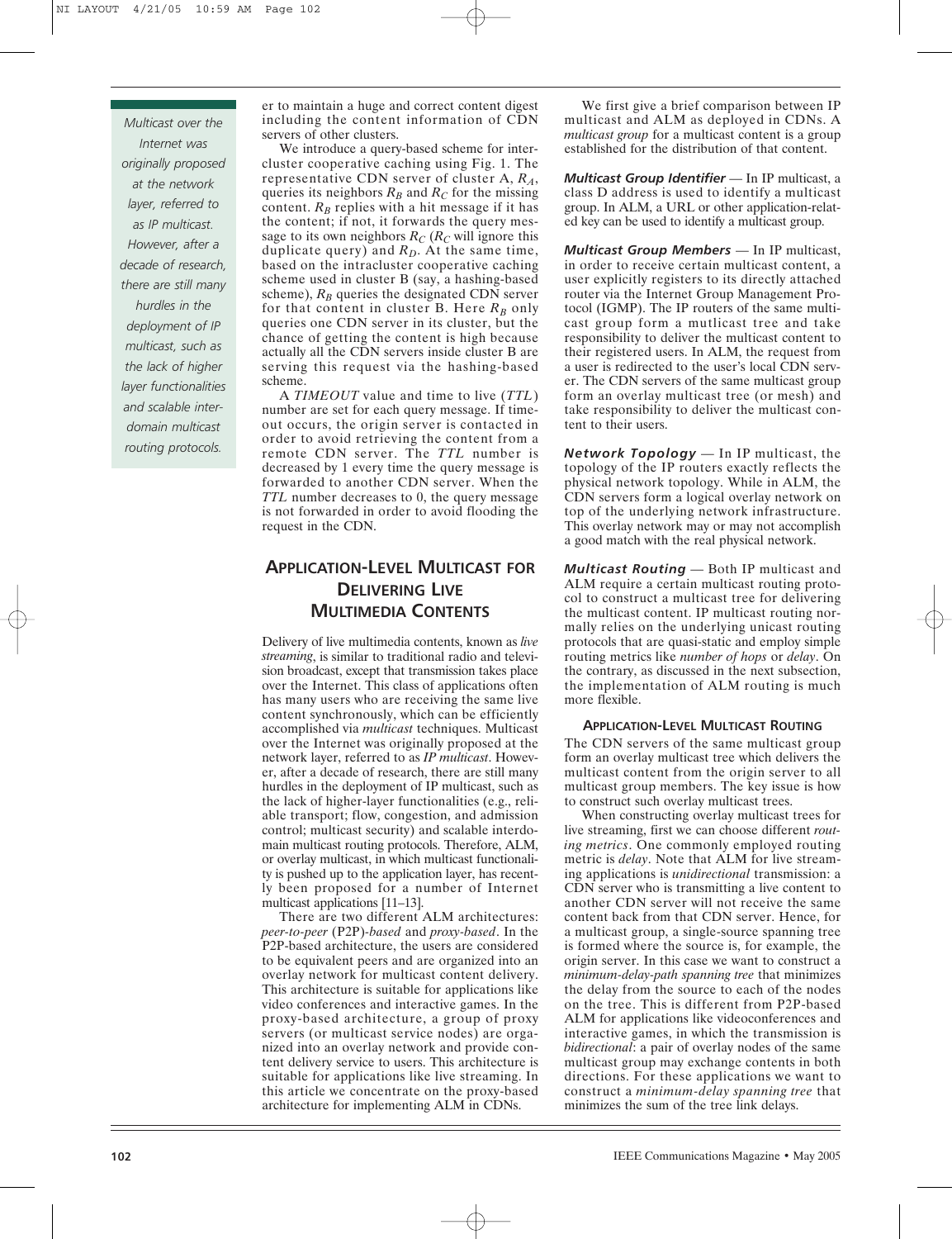For live streaming applications that consume large amounts of bandwidth, the *available bandwidth* of the network path between the sender and the receiver is crucial for maintaining streaming quality. In addition, end-to-end delay normally consists of propagation delay, transmission delay, and queuing delay. Once the end-to-end bandwidth is guaranteed, transmission delay and queuing delay can be bounded; only the propagation delay plays an important role. For streaming applications, a user can tolerate some startup (propagation) delay to receive the content, but will be annoyed if streaming is interrupted because of insufficient available bandwidth. Therefore, available bandwidth may be a more suitable routing metric. In this case we want to construct a *widest-path spanning tree* that maximizes the minimum available bandwidth of the tree links. Here accurately measuring the available bandwidth between the CDN servers without causing intrusive traffic is a challenging task.

References [12, 13] choose the *access* (*interface*) *bandwidth* of the CDN servers as the routing metric. This is based on the assumption that links in the core networks are overprovisioned and hence not bottlenecks, while the access bandwidth of a CDN server limits the number of simultaneous multicast sessions it can support. In order to avoid overusing a CDN server's access bandwidth, its outgoing degree on the multicast tree should be bounded. In addition to access bandwidth, [12, 13] also consider delay. For example, [12] considers the minimum-diameter degree-limited spanning tree problem (MDDL), in which the *diameter* of a tree is defined as the delay of the longest tree path. Reference [13] considers the *minimum-average-latency degreebounded directed spanning tree problem*, in which the *average latency* of a tree is defined as the weighted summation of the latencies of all nodes on the tree. The weight of a node is determined by its user population. In general, when multiple routing metrics are considered simultaneously, the idea is similar to that of QoS routing, but implemented at the application layer.

Second, we can employ different *routing strategies*.

*Static vs. Dynamic* — In the *static* or *quasistatic* approach, a static multicast tree that spans all the CDN servers of a CDN is built beforehand based on some long-term estimation of the network conditions. Every time a new multicast group is formed, a subtree of the static multicast tree that spans all the multicast group members is used to deliver the content. In the *dynamic* approach, every time a new multicast group is formed, a multicast tree is constructed on demand among the multicast group members based on current network conditions. Compared to the static approach, the dynamic approach is more adaptive and can achieve better resource utilization, but requires heavier communication and control overhead.

*Centralized vs. Distributed* — In the *centralized* approach, a central manager/server constructs the multicast tree for every multicast group. It collects the link information (available bandwidth, delay, etc.) and server information



■ **Figure 3.** *The effect of* P<sub>local</sub> *on the performance of the semi-hashing-based cooperative caching scheme: a) fixed average request rate (Poisson, 10 requests/min); b) variable average request rate (nonstationary Poisson, 2–10–50 requests/min).*

(CPU power, residual access bandwidth, etc.) of the entire CDN, and makes decisions based on this global information. In the *distributed* approach, each CDN server collects the local information of its directly attached links and neighboring CDN servers. The multicast tree is constructed distributively among the multicast group members. The centralized approach can achieve global optimality and works well for small CDNs, while the distributed approach is more robust and scales much better for large CDNs.

*Reconstructive vs. Cumulative* — During the session time of live streaming, a CDN server may join or leave the multicast group dynamical-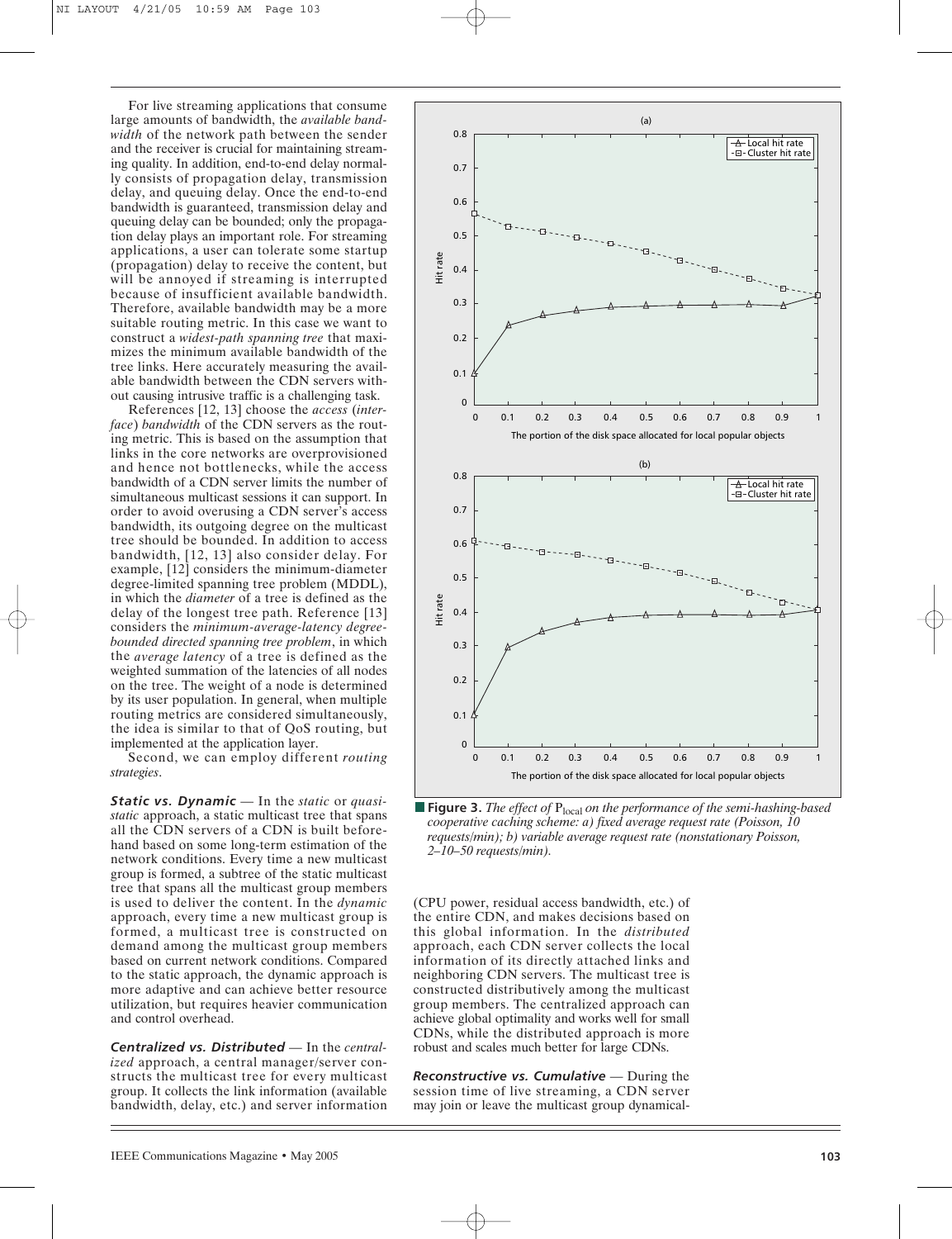

■ **Figure 4.** *Hierarchical application-level multicast in a CDN*.

ly, depending on whether there are some users receiving the live content from that CDN server. In the *reconstructive* approach, every time a CDN server joins or leaves the multicast group, a new multicast tree is reconstructed. Note that this may change some of the ongoing transmissions between the CDN servers of the multicast group. In the *cumulative* approach, when a CDN server joins the multicast group, a unicast path that connects a node on the multicast tree to this CDN server is added to the multicast tree. When a CDN server leaves the multicast group, if it has no child node on the multicast tree, it just detaches itself from the tree; otherwise, it remains on the multicast tree until all its child nodes leave the multicast group. Note that in the cumulative approach no ongoing transmission between a pair of CDN servers of the multicast group will be interrupted. The reconstructive approach can maintain optimality when changes occur, but it requires smooth switchover techniques to change ongoing transmissions.

### **HIERARCHICAL APPLICATION-LEVEL MULTICAST**

It is difficult to construct an optimal or even efficient overlay multicast tree for a multicast group consisting of hundreds or even thousands of CDN servers. This may happen, for example, when Internet broadcasting the World Cup or Olympic Games to users all around the world. Like the hierarchical architecture for large-scale cooperative caching in a CDN, we believe that a hierarchical ALM approach is needed for such large-scale live streaming as well. Figure 4 gives an example of a three-level overlay multicast

tree formed by the CDN servers of a CDN. At the national level, an *international* multicast tree is built to deliver the live content from the origin server to all national CDN servers (*X*, *Y*, *Z*, etc.) interested in the live content. At the regional level, all the regional CDN servers (*a*, *b*, *c*, etc.) in the same nation and of the same multicast group form an *interregional* multicast tree in which the national CDN server of that nation is the source. It is similar at the institutional level.

We give an example to illustrate that a hierarchical ALM approach scales much better than the flat approach (in which all CDN servers are at the same level). Suppose there are  $N = 1000$ CDN servers participating in large-scale live streaming. Assume the computational complexity of constructing an *N*-node multicast tree that optimizes certain routing metrics is  $O(N^3)$  (e.g., the computational complexity of constructing a minimum-diameter spanning tree on a dense graph is  $O(N^3)$ ). In the flat approach with the reconstructive routing strategy, every time a CDN server joins or leaves the multicast group, a new optimal multicast tree is reconstructed, with a computational complexity of  $O(10^9)$ . In a three-level hierarchical approach as shown in Fig. 4, a cluster at each level has

$$
O(\sqrt[3]{1000}) = O(10)
$$

CDN servers. With the reconstructive routing strategy, when a CDN server in region *a* of nation *X* joins or leaves the multicast group, under the worst case, a new optimal interinstitutional multicast tree in region *a*, a new optimal interregional multicast tree in nation *X*, and a new optimal international multicast tree are reconstructed. This only requires a computational complexity of  $O(3 \times 10^3)$ . Note that the hierarchical approach may not achieve global optimality, but scales much better.

A hierarchical ALM approach is also flexible to implement. At each level of the hierarchical overlay network, we can employ the most appropriate routing metrics and strategy to construct the overlay multicast trees based on the properties of that level. For example, at the lowest level, for CDN servers in the same cluster that are close to each other, we can employ the centralized and reconstructive routing strategy to achieve optimality within that cluster. At the higher level, for CDN servers that are geographically distributed, we can employ the distributed and cumulative routing strategy in which each CDN server only shares information with its neighbors, and overlay multicast routing is implemented in an ad hoc distributive way.

# **CONCLUSIONS**

Cooperative caching and application-level multicast are two technologies that can be implemented in a multimedia content delivery network for delivering on-demand and live multimedia contents, respectively. This article introduces the ideas and approaches of implementing largescale cooperative caching and application-level multicast under a hierarchical architecture. CDN servers in the same cluster that are close to each other can achieve full cooperation due to the